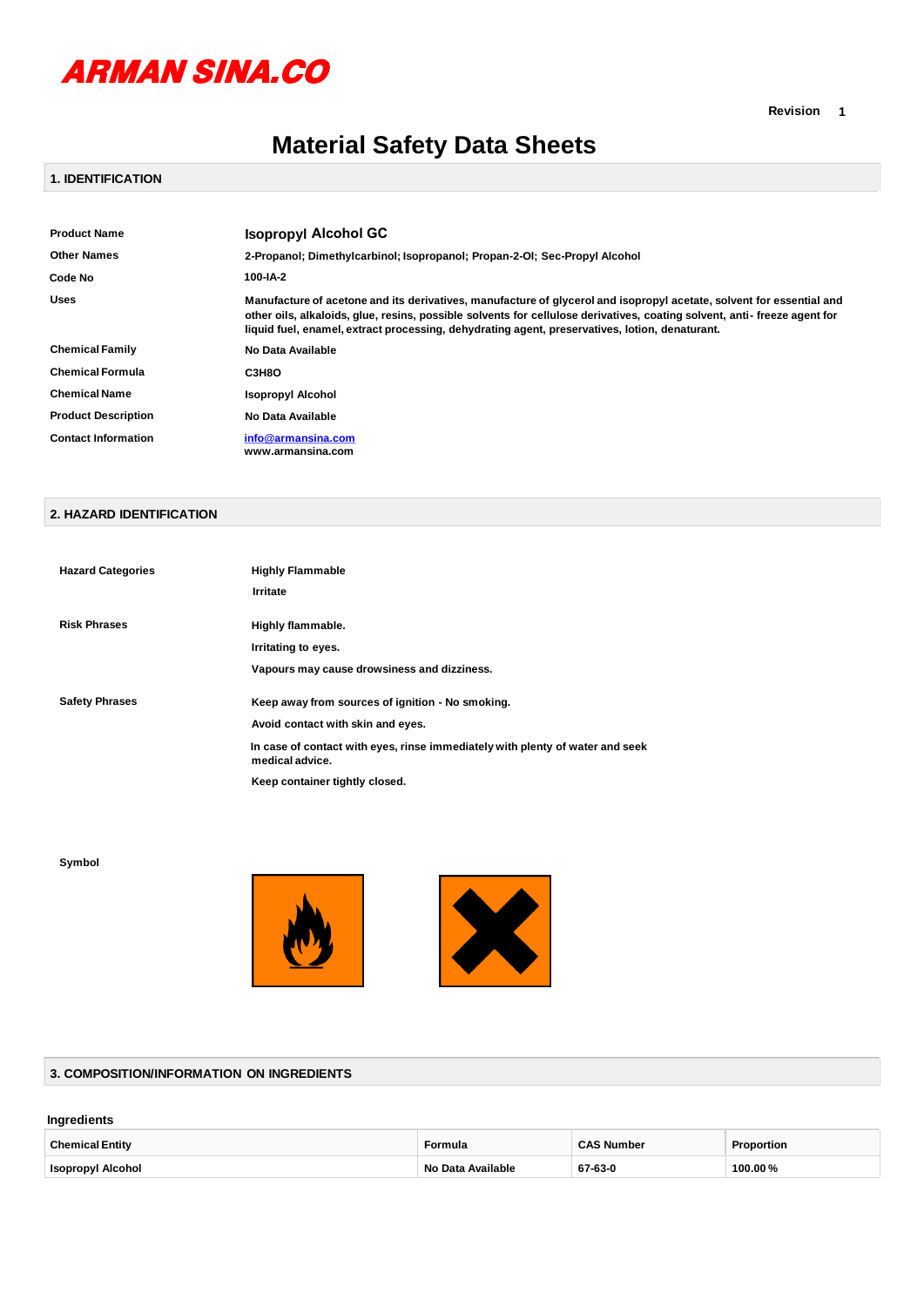#### **4. FIRST AID MEASURES**

# **Description of necessary measures according to routes of exposure**

| Swallowed                                           | Rinse mouth with water. Give plenty of water to drink provided victim is conscious. Never give anything by mouth to<br>an unconscious person. Do NOT induce vomiting. Seek medical attention immediately.                                                                                                |
|-----------------------------------------------------|----------------------------------------------------------------------------------------------------------------------------------------------------------------------------------------------------------------------------------------------------------------------------------------------------------|
| Eye                                                 | Immediately flush eyes with plenty of water for at least 20 minutes while holding eyelids open. Take care not to rinse<br>contaminated water into the non-affected eye. Seek immediate medical attention.                                                                                                |
| <b>Skin</b>                                         | Use gentle, running warm water to rinse the injured area for more than 15 minutes as soon as possible. Remove<br>contaminated clothes and shoes when flushing with water. Contaminated clothes must be washed thoroughly before<br>disposal. If irritation persists, seek medical attention immediately. |
| Inhaled                                             | Remove victim from exposure to fresh air. If not breathing, give artificial respiration. If breathing is difficult, give                                                                                                                                                                                 |
|                                                     | oxygen. Do NOT use mouth to mouth method. Induce artificial respiration with the aid of a pocket mask equipped<br>with a one way valve or other proper respiratory medical device. Seek medical attention immediately.                                                                                   |
| <b>Advice to Doctor</b>                             | Treat symptomatically based on judgement of doctor and individual reactions of patient.                                                                                                                                                                                                                  |
| <b>Medical Conditions Aggravated</b><br>by Exposure | Exposure to large amounts can cause unconsciousness and death.                                                                                                                                                                                                                                           |

# **5. FIRE FIGHTING MEASURES**

| <b>General Measures</b>                           | Flame-proof equipment is necessary in all areas where this chemical is being used. Nearby equipment must be<br>earthed.                                                                                                                                                                                                                                                                                                                                                                                                                                                                                                                                                                                                                                                                                                                                                                                                                                                                                                                                                                                                                                                                                                                                                                                                                                                                                                                                                                                |
|---------------------------------------------------|--------------------------------------------------------------------------------------------------------------------------------------------------------------------------------------------------------------------------------------------------------------------------------------------------------------------------------------------------------------------------------------------------------------------------------------------------------------------------------------------------------------------------------------------------------------------------------------------------------------------------------------------------------------------------------------------------------------------------------------------------------------------------------------------------------------------------------------------------------------------------------------------------------------------------------------------------------------------------------------------------------------------------------------------------------------------------------------------------------------------------------------------------------------------------------------------------------------------------------------------------------------------------------------------------------------------------------------------------------------------------------------------------------------------------------------------------------------------------------------------------------|
| <b>Flammability Conditions</b>                    | Highly Flammable liquid.                                                                                                                                                                                                                                                                                                                                                                                                                                                                                                                                                                                                                                                                                                                                                                                                                                                                                                                                                                                                                                                                                                                                                                                                                                                                                                                                                                                                                                                                               |
| <b>Extinguishing Media</b>                        | In case of fire, use appropriate extinguishing media most suitable for surrounding fire conditions include carbon<br>dioxide, chemical powder and alcoholic foam. If safe to do so, remove containers from path of fire.                                                                                                                                                                                                                                                                                                                                                                                                                                                                                                                                                                                                                                                                                                                                                                                                                                                                                                                                                                                                                                                                                                                                                                                                                                                                               |
| <b>Fire and Explosion Hazard</b>                  | Vapors and liquids are flammable. Liquid will accumulate electric charges. Vapor is heavier than air and may float to<br>places far away, and may flashback from ignition sources. High heat will cause this material to decompose and<br>produce toxic gas. The containers in a fire site may rupture and explode.                                                                                                                                                                                                                                                                                                                                                                                                                                                                                                                                                                                                                                                                                                                                                                                                                                                                                                                                                                                                                                                                                                                                                                                    |
| <b>Hazardous Products of</b><br><b>Combustion</b> | High heat will cause this material to decompose and produce toxic gas.                                                                                                                                                                                                                                                                                                                                                                                                                                                                                                                                                                                                                                                                                                                                                                                                                                                                                                                                                                                                                                                                                                                                                                                                                                                                                                                                                                                                                                 |
| <b>Special Fire Fighting Instructions</b>         | <b>Special Extinguishing Procedure:</b><br>1. Retreat and extinguish the fire from a safe distance or a protected area.<br>2. Stay upwind to keep away from hazardous vapor and toxic decomposition.<br>3. Any leakage should be stopped before extinguishing the fire. If the leakage cannot be stopped and there is no<br>immediate danger in the surrounding area, allow it to burn away. If the leakage is not stopped before extinguishing<br>the fire, the vapor and the air will form an explosive mixture and ignite afterwards.<br>4. Separate materials that are not on fire and protect the personnel.<br>5. Move the container away from the fire field under safe conditions.<br>6. Use water mist to cool the tanks or containers in exposed the fire field.<br>7. Using water fog to extinguish fire may be ineffective without trained fire-fighting personnel.<br>8. If the leakage is not ignited, spray water mist to disperse vapor and protect the personnel who try to stop the<br>leakage.<br>9. A water spout is ineffective for extinguishing the fire.<br>10. For a big fire in a large area, use the unmanned water mist stand or the automatic water fire monitor.<br>11. Retreat from the fire field and allow the fire to burn out.<br>12. Stay away from the tanks.<br>13. When the safety valve alarm of the tank sounds or the color changes due to fire, retreat immediately.<br>14. Personnel without special protective equipment should not enter the fire field. |
| <b>Personal Protective Equipment</b>              | Fire fighters should wear a positive-pressure self-contained breathing apparatus (SCBA) and protective fire fighting<br>clothing (includes fire fighting helmet, coat, trousers, boots and gloves) or chemical splash suit. Please note:<br>Structural fire fighters uniform will provide limited protection.                                                                                                                                                                                                                                                                                                                                                                                                                                                                                                                                                                                                                                                                                                                                                                                                                                                                                                                                                                                                                                                                                                                                                                                          |
| <b>Flash Point</b>                                | 15°C                                                                                                                                                                                                                                                                                                                                                                                                                                                                                                                                                                                                                                                                                                                                                                                                                                                                                                                                                                                                                                                                                                                                                                                                                                                                                                                                                                                                                                                                                                   |
| <b>Lower Explosion Limit</b>                      | 2%                                                                                                                                                                                                                                                                                                                                                                                                                                                                                                                                                                                                                                                                                                                                                                                                                                                                                                                                                                                                                                                                                                                                                                                                                                                                                                                                                                                                                                                                                                     |
| <b>Upper Explosion Limit</b>                      | approx 12 %                                                                                                                                                                                                                                                                                                                                                                                                                                                                                                                                                                                                                                                                                                                                                                                                                                                                                                                                                                                                                                                                                                                                                                                                                                                                                                                                                                                                                                                                                            |
| <b>Auto Ignition Temperature</b>                  | No Data Available                                                                                                                                                                                                                                                                                                                                                                                                                                                                                                                                                                                                                                                                                                                                                                                                                                                                                                                                                                                                                                                                                                                                                                                                                                                                                                                                                                                                                                                                                      |
| <b>Hazchem Code</b>                               | YE                                                                                                                                                                                                                                                                                                                                                                                                                                                                                                                                                                                                                                                                                                                                                                                                                                                                                                                                                                                                                                                                                                                                                                                                                                                                                                                                                                                                                                                                                                     |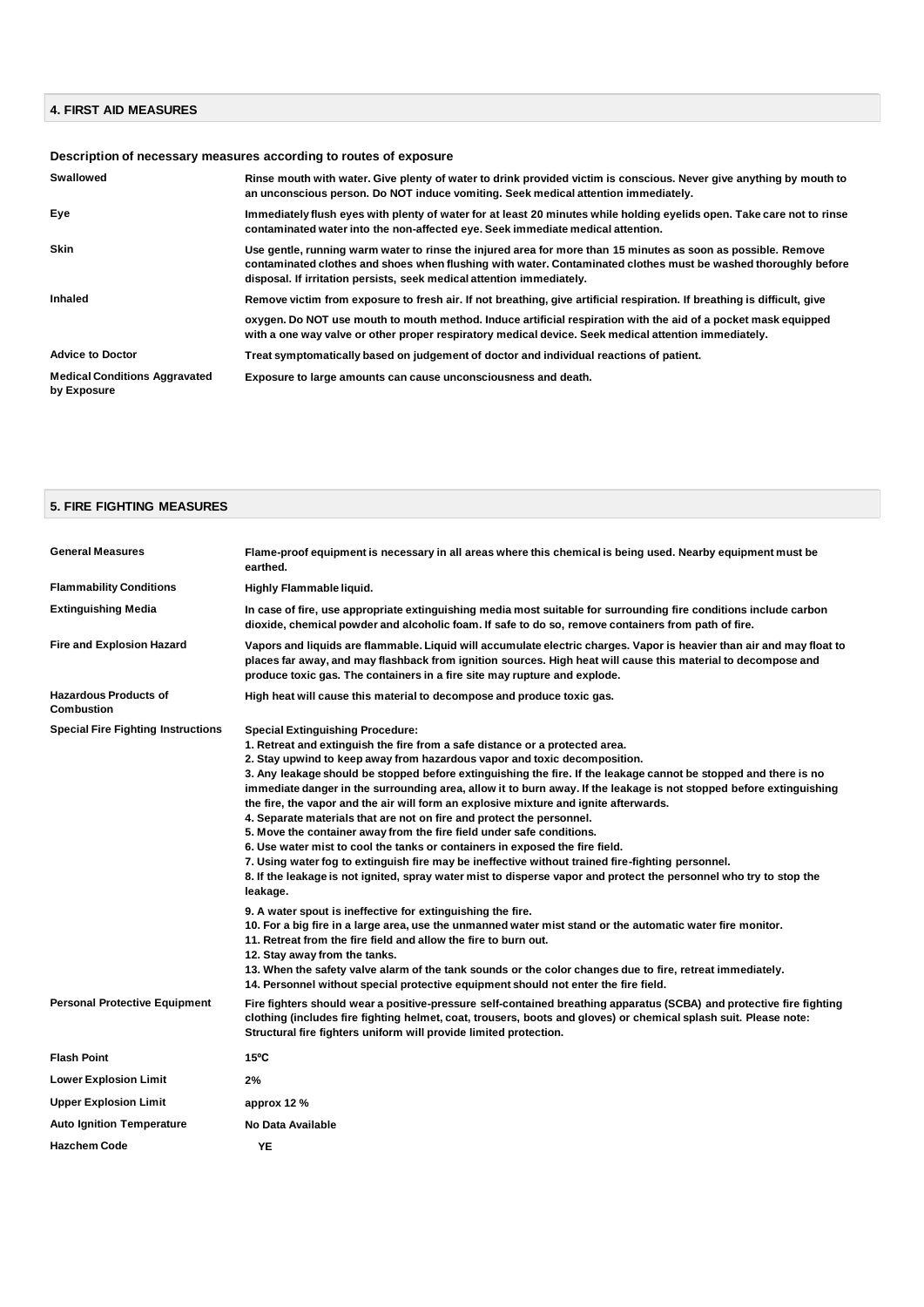#### **6. ACCIDENTAL RELEASE MEASURES**

| <b>General Response Procedure</b>                     | Shut off all possible sources of ignition. Use clean, non-sparking tools and equipment. Avoid accidents, clean up<br>immediately. Increase ventilation. Avoid walking through spilled product as it is slippery when spilt. Before the<br>polluted area is cleaned up completely, access to the area should be restricted. Make sure the cleaning work is<br>performed by trained personnel. The personnel should wear appropriate personal protective equipment.                                                                                                                                                                                                                                       |
|-------------------------------------------------------|---------------------------------------------------------------------------------------------------------------------------------------------------------------------------------------------------------------------------------------------------------------------------------------------------------------------------------------------------------------------------------------------------------------------------------------------------------------------------------------------------------------------------------------------------------------------------------------------------------------------------------------------------------------------------------------------------------|
| <b>Clean Up Procedures</b>                            | Do not come in contact with the released chemical. Avoid the released chemical from entering the sewers or sealed<br>spaces. Stop or reduce the leakage under safe conditions if possible. Use soil, sand or similar inert non-combustible<br>substances that will not react with the spill to surround the spill. For small spills, absorb using an absorbent that will<br>not react with the spill. The polluted absorbent becomes as harmful as the released chemical and should be placed<br>in the appropriate container that is capped and labeled. Use water to clean up the leakage area. For large spills,<br>contact the fire department, emergency rescue units and supplier for assistance. |
| Containment                                           | Stop leak if safe to do so.                                                                                                                                                                                                                                                                                                                                                                                                                                                                                                                                                                                                                                                                             |
|                                                       | Do NOT let product reach drains or waterways. If product does enter a waterway, advise the Environmental                                                                                                                                                                                                                                                                                                                                                                                                                                                                                                                                                                                                |
| <b>Environmental Precautionary</b><br><b>Measures</b> | Protection Authority or your local Waste Management.                                                                                                                                                                                                                                                                                                                                                                                                                                                                                                                                                                                                                                                    |
| <b>Evacuation Criteria</b>                            | Evacuate all unnecessary personnel.                                                                                                                                                                                                                                                                                                                                                                                                                                                                                                                                                                                                                                                                     |

**Personal Precautionary Measures Personnel involved in the clean up should wear full protective clothing as listed in section 8.**

#### **7. HANDLING AND STORAGE**

**Handling This substance is a highly flammable and toxic liquid. Therefore, personal protective equipment should be operative and utilized during disposal. The staff should receive relevant trainings on the risk and safe handling of this substance. All flammable sources should be removed and kept away from heat and incompatible substances. The Smoking Prohibited sign should be present in the work area. The liquid will**

**accumulate an electric charge. Therefore, a design to increase the conductivity should be taken into consideration. For example, all tanks, transfer containers, and lines should be grounded. Any naked metal should be connected for grounding. During the operation, the flow rate should be reduced to increase the operation time the duration of the liquid retained in the lines should be increased, and the operation should be performed under low temperature. When the operation is not conducted in the sealed system, the connections between the operation container and the receiving transmission equipment should be at the equivalent electric potential. The empty tanks, containers, and lines may contain harmful residues. Therefore, there should be no welding, cutting, drilling, or heating before they are cleaned. The ventilation system or equipment that does not produce sparks used in the work area should be explosion-proof. The formation of mist or vapor during the operation should be avoided. The operation should be conducted in a well-ventilated area in the smallest quantity possible. The operation area should be separated from the storage area. Wear appropriate personal protective equipment when necessary to avoid contact with this chemical substance or the polluted equipment. Do not use with incompatible chemicals (such as strong oxidants) in order to decrease the risks of fire and explosi**

**Storage Store in a cool, dry, well-ventilated, fire-proof area (or refrigerated tank). Keep containers tightly sealed when not in use. Inspect regularly for deficiencies such as damage or leaks. Protect against physical damage. Ground and bond storage containers. Store away from incompatible materials as listed in section 10. Make sure that the passageways and exits are clear and unobstructed. Consider the installation of leakage and fire detection systems, auto fire extinguishing system or enough usable emergency handling equipment in the storage area and operation area for large amounts. Use containers made of compatible materials. Be careful to avoid spills during repacking. Do not try to send out the material by adding pressure using air or inert gases. Do not mix the material in the storage area unless this area is isolated with fireproof structure. Use approved container and mixing equipment for flammable liquids. . Do not pour contaminated liquid back to the original storage tank. Containers must be labeled, tightly sealed and kept from damages when not in use.The chemical should be stored in cool, dry, and well-ventilated area away from direct sunlight. Keep away from heat sources, flammable sources, and incompatibles. Storage equipment should be constructed with fire-resistant materials. The floor should be constructed with impermeable material to avoid absorption by the floor. Set up slopes, door sills or furrows at doorways so that leaking substances are discharged to a safe place. The storage area should have clear signs and be free from impediments. Only designated or trained personnel are allowed to enter. The storage area and the work area should be separated. The chemical should be stored away from lifts, buildings, room entrances, or major accesses. Appropriate fire extinguishers and leak clean-up equipment should be available near the storage area. Containers should be checked for damages or leakage regularly. All new containers should be checked for the appropriate labels and any damage. The quantity of chemical to be stored should be limited. The containers make from compatible materials should be used to store the released chemical. The storage tanks should be grounded and connected to other equipment at equivalent electric potential. Tanks used for storing inflammable liquids must be installed with relief valve and vacuum relief valve. The chemical should be stored at the temperature suggested by the chemical manufacturer or supplier. If necessary, the temperature detection alarm should be installed to alert if the temperature is too high or too low. The storage of large quantities should be avoided. The chemical should be stored in the isolated fireproof building. The exhaust pipes of tanks should be installed with flame arresters. The storage tanks should be built on the ground level with the entire bottom sealed to prevent leakage. The liquid control dam able to hold the entire volume should be present in the surrounding area. This product has a UN Classification of 1219 and a Dangerous Goods Class 3 (flammable) according to The Australian Code for the Transport of Dangerous Goods By Road and Rail.**

**Container Container type/packaging must comply with all applicable local legislation. Store in original packaging as approved by manufacturer.**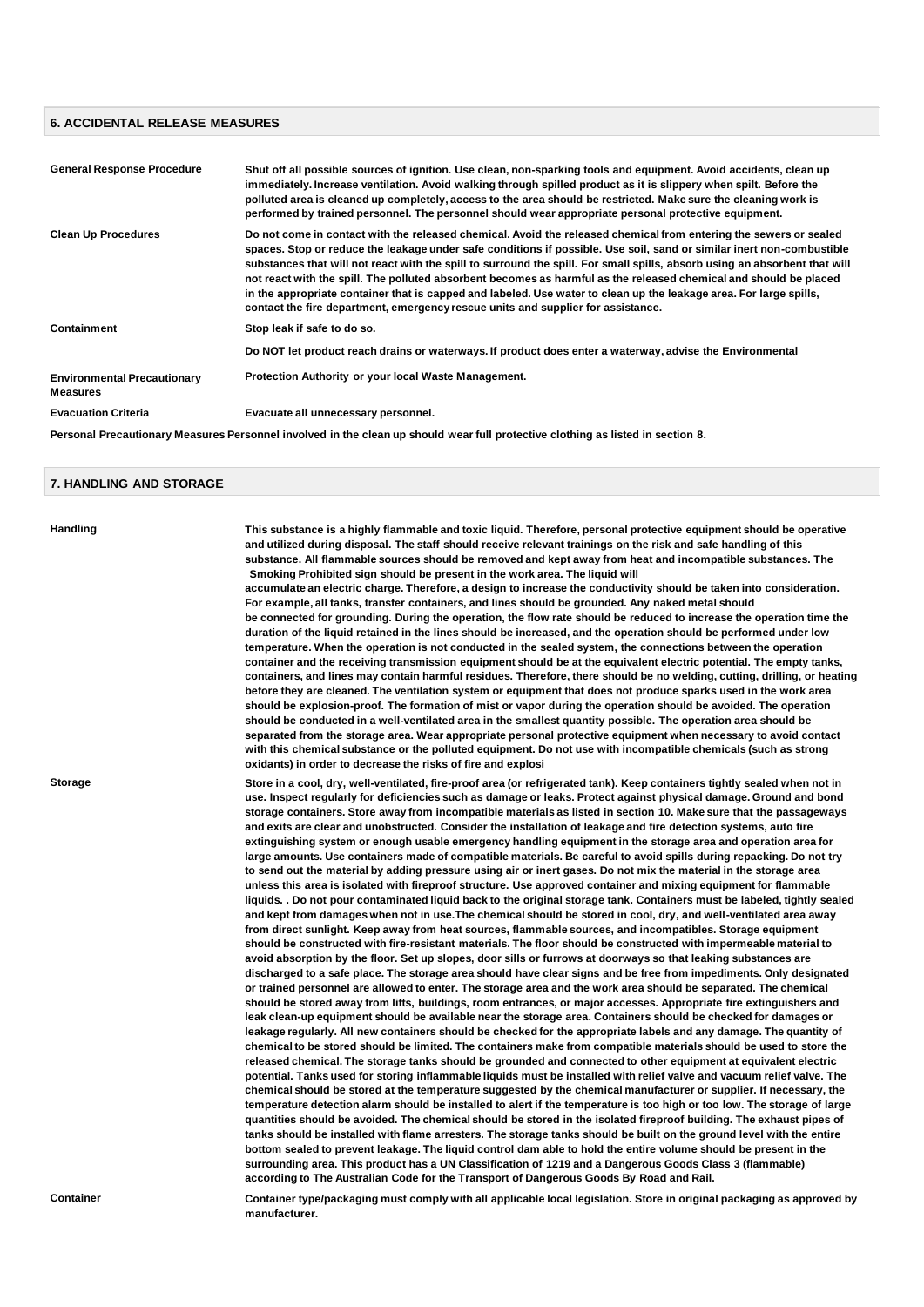# **8. EXPOSURE CONTROLS / PERSONAL PROTECTION**

| General                              | Isopropyl alcohol CAS number: 67-63-0<br>TWA =400 ppm (983 mg/m3)<br>$STEL = 500$ ppm (1230 mg/m3)                                                                                                                                                                                                                                                                                                                                                                                                                                                                                                                                                                                                                                                                                                                  |
|--------------------------------------|---------------------------------------------------------------------------------------------------------------------------------------------------------------------------------------------------------------------------------------------------------------------------------------------------------------------------------------------------------------------------------------------------------------------------------------------------------------------------------------------------------------------------------------------------------------------------------------------------------------------------------------------------------------------------------------------------------------------------------------------------------------------------------------------------------------------|
|                                      | NOTE: The exposure value at the TWA is the average airborne concentration of a particular substance when<br>calculated over a normal 8 hour working day for a 5 day working week. Peak limitation is a ceiling concentration<br>which should not be exceeded over a measurement period which should be as short as possible but not exceeding<br>15 minutes.                                                                                                                                                                                                                                                                                                                                                                                                                                                        |
|                                      | These exposure standards are guides to be used in the control of occupational health hazards. All atmospheric<br>contamination should be kept to as low a level as is workable. These exposure standards should not be used as fine<br>dividing lines between safe and dangerous concentrations of chemicals. They are not a measure of relative toxicity.                                                                                                                                                                                                                                                                                                                                                                                                                                                          |
| <b>Exposure Limits</b>               | No Data Available                                                                                                                                                                                                                                                                                                                                                                                                                                                                                                                                                                                                                                                                                                                                                                                                   |
| <b>Biological Limits</b>             | No information available on biological limit values for this product.                                                                                                                                                                                                                                                                                                                                                                                                                                                                                                                                                                                                                                                                                                                                               |
| <b>Engineering Measures</b>          | A system of local and/or general exhaust is recommended to keep employee exposures as low as possible. Local<br>exhaust ventilation is generally preferred because it can control the emissions of the contaminant at its source,<br>preventing dispersion of it into the general work area. Use an explosion proof exhaust ventilation system. Provide<br>enough fresh air to supplement the air exhausted by the exhaust system. Complete gas exchange or partial exhaust<br>devices. Will not produce sparks if used alone and grounded to the ventilation system. Exhaust opening is connected<br>directly outside the window. Provide enough fresh air to supplement the air exhausted by the exhaust system.                                                                                                  |
| <b>Personal Protection Equipment</b> | RESPIRATOR: Below 2000 ppm: Fixed amount air supplied type respirator, respiratory respirator with organic vapor<br>filter cartridge powered for air purification or full chemical filter cartridge respirator with organic vapor filter cartridge,<br>full self-contained or air supplied respirator. Unknown Concentration: positive-pressure self- contained respiratory<br>apparatus (full air supply). Escape: Gas mask with organic vapor filter cartridge, life escape self-contained breathing<br>apparatus (AS1715/1716).<br>EYES: Anti chemical splashing safety goggles, full face masks (AS1336/1337).<br>HANDS: Impermeable gloves made of butyl rubber, rubber-like, Viton, 4H, CPF 3, Responder (AS2161).<br>CLOTHING: Chemical-resistant coveralls, splash apron and safety footwear (AS3765/2210). |
| <b>Work Hygienic Practices</b>       | Polluted clothes should be removed as soon as the work is completed. The clothes should be discarded only after<br>being washed. The washing staff should be informed of the harmful effects of the pollution. Eating, drinking, and<br>smoking are strictly prohibited in the work area. Wash hands thoroughly after handling the substance. Keep the work<br>area clean.                                                                                                                                                                                                                                                                                                                                                                                                                                          |

# **9. PHYSICAL AND CHEMICAL PROPERTIES**

| <b>Physical State</b>            | Liquid                    |
|----------------------------------|---------------------------|
| Appearance                       | Liquid                    |
| Odour                            | Rubbery alcohol odour     |
| Colour                           | <b>Colourless</b>         |
| pH                               | No Data Available         |
| <b>Vapour Pressure</b>           | 19 hpa                    |
| <b>Relative Vapour Density</b>   | 2.07                      |
| <b>Boiling Point</b>             | $96^{\circ}$ C            |
| <b>Melting Point</b>             | $-127^{\circ}C$           |
| <b>Freezing Point</b>            | No Data Available         |
| <b>Solubility</b>                | <b>Completely Soluble</b> |
| <b>Specific Gravity</b>          | 0.785                     |
| <b>Flash Point</b>               |                           |
| <b>Auto Ignition Temp</b>        | No Data Available         |
| <b>Evaporation Rate</b>          | No Data Available         |
| <b>Bulk Density</b>              | No Data Available         |
| <b>Corrosion Rate</b>            | No Data Available         |
| <b>Decomposition Temperature</b> | No Data Available         |
|                                  |                           |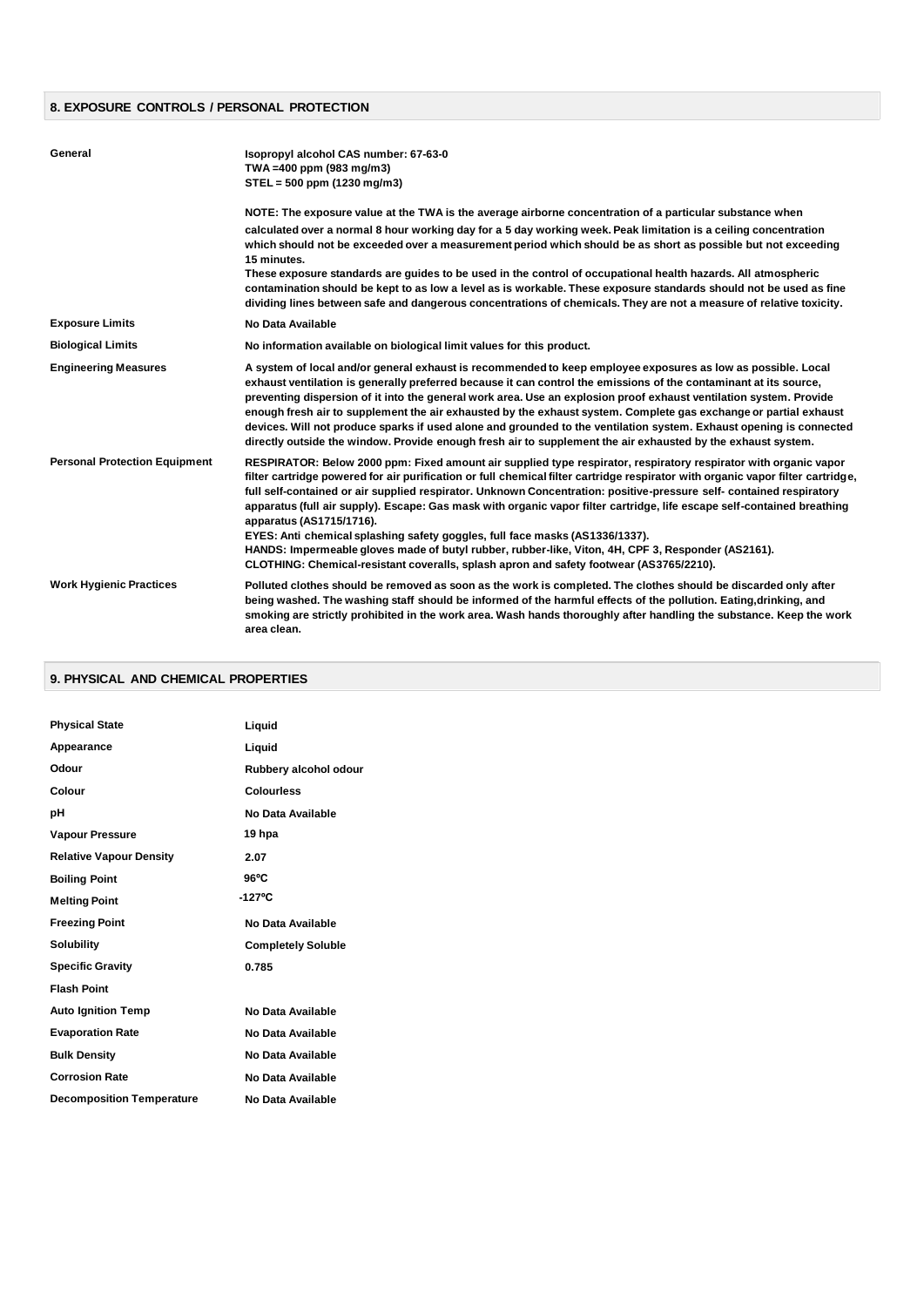| Density                                                                       | No Data Available                                                                                 |
|-------------------------------------------------------------------------------|---------------------------------------------------------------------------------------------------|
| <b>Specific Heat</b>                                                          | No Data Available                                                                                 |
| <b>Molecular Weight</b>                                                       | No Data Available                                                                                 |
| <b>Net Propellant Weight</b>                                                  | No Data Available                                                                                 |
| <b>Octanol Water Coefficient</b>                                              | Log Kow: 0.05                                                                                     |
| <b>Particle Size</b>                                                          | No Data Available                                                                                 |
| <b>Partition Coefficient</b>                                                  | No Data Available                                                                                 |
| <b>Saturated Vapour Concentration</b>                                         | No Data Available                                                                                 |
| <b>Vapour Temperature</b>                                                     | No Data Available                                                                                 |
| <b>Viscosity</b>                                                              | No Data Available                                                                                 |
| <b>Volatile Percent</b>                                                       | 1.5 (n - Butyl Acetate = 1)                                                                       |
| <b>VOC Volume</b>                                                             | No Data Available                                                                                 |
|                                                                               |                                                                                                   |
| <b>Additional Characteristics</b>                                             | Spontaneous temperature: 399 Deg C.<br>Odor threshold: 3.3-610 ppm (detected), 7.6-49ppm (sensed) |
| <b>Potential for Dust Explosion</b>                                           | Product is a liquid.                                                                              |
| <b>Fast or Intensely Burning</b><br><b>Characteristics</b>                    | No Data Available                                                                                 |
| <b>Flame Propagation or Burning</b><br><b>Rate of Solid Materials</b>         | No Data Available                                                                                 |
| <b>Non-Flammables That Could</b><br>Contribute Unusual Hazards to a<br>Fire   | No Data Available                                                                                 |
| <b>Properties That May Initiate or</b><br><b>Contribute to Fire Intensity</b> | No Data Available                                                                                 |
| Reactions That Release Gases or No Data Available<br><b>Vapours</b>           |                                                                                                   |

#### **10. STABILITY AND REACTIVITY**

| <b>Chemical Stability</b>                         | Product is stable under directed conditions of use, storage and temperature.<br>Highly flammable liquid and vapour. May slowly form into peroxides.                                                                                                                                                                                                                                                                      |
|---------------------------------------------------|--------------------------------------------------------------------------------------------------------------------------------------------------------------------------------------------------------------------------------------------------------------------------------------------------------------------------------------------------------------------------------------------------------------------------|
| <b>Conditions to Avoid</b>                        | Avoid Heat, sparks, static electricity, ignition sources, light.                                                                                                                                                                                                                                                                                                                                                         |
| <b>Materials to Avoid</b>                         | Strong oxidants (such as nitrates, perchlorates and peroxides): increased risks of fire and explosion. Phosgene:<br>produces isopropyl chlorocarbonate and hydrochloric acid. Ferric salt: causes explosive heat<br>decomposition reaction. Hydrogen Palladium: may catch fire if mixed in the air. Strong acid: May cause violent<br>reaction. Alkali metals or alkali earth metals: may release flammable toxic gases. |
| <b>Hazardous Decomposition</b><br><b>Products</b> | Phosgene: produces isopropyl chlorocarbonate and hydrochloric acid. Ferric salt: causes explosive heat<br>decomposition reaction. Hydrogen Palladium: may catch fire if mixed in the air. Strong acid: May cause violent<br>reaction. Alkali metals or alkali earth metals: may release flammable toxic gases.                                                                                                           |
| <b>Hazardous Polymerisation</b>                   | No Data Available                                                                                                                                                                                                                                                                                                                                                                                                        |

#### **11. TOXICOLOGICAL INFORMATION**

**General Information Acute Toxicity: Skin: Short period of exposure will not irritate skin. Inhalation: Concentration of below 400 ppm will cause light irritation of the upper respiratory tract. High concentration will cause dizziness, loss of motor functions (loss of coordination), and deep coma. Ingestion: May cause dizziness, stomachache, painful cramps, nausea, vomiting and diarrhea. Exposure to large amount will cause unconsciousness and death. Estimated fatal dosage is about 131g. Eye: Concentration of below 400 ppm will cause light irritation. Direct contact of liquid with the eyes will cause acute irritation.**

**Oral LD50 Rat: 5045 mg/kg Inhalation LC50 Rat: 16000 ppm/8h**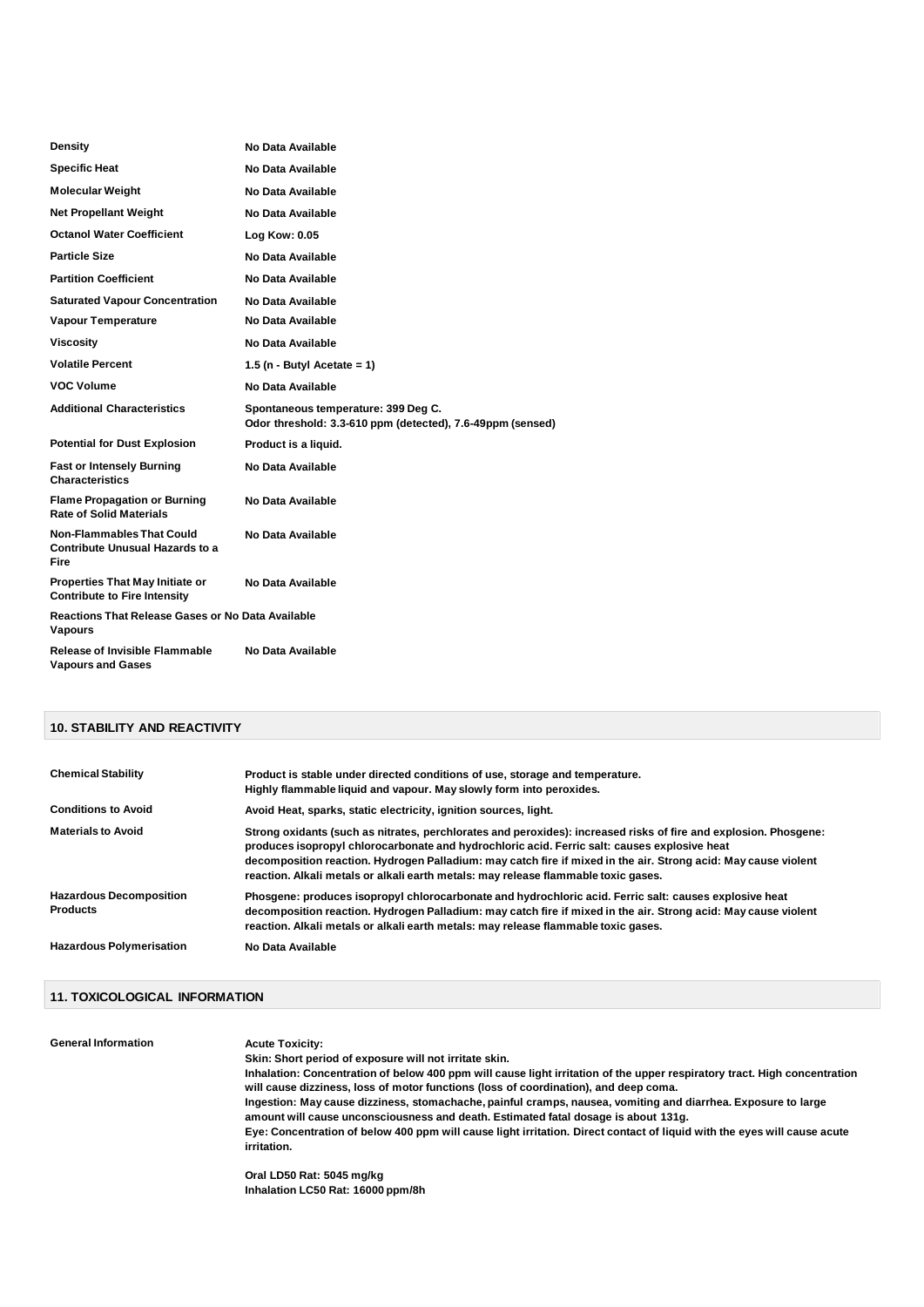|                            | Skin: Prolonged or frequent skin contact may cause dryness and peeling.<br>Ingestion: After daily ingestion of 6.4 mg/Kg isopropyl alcohol for 6 weeks, the blood and urine show no special<br>changes in the chemical or cellular compositions.                                                                                                                                                                                                                           |
|----------------------------|----------------------------------------------------------------------------------------------------------------------------------------------------------------------------------------------------------------------------------------------------------------------------------------------------------------------------------------------------------------------------------------------------------------------------------------------------------------------------|
|                            | 3500 ppm/7H (Female rats pregnant for 1-19 days, ingestion) causes incomplete development of the embryo.<br>Cannot be determined as carcinogenic in humans.                                                                                                                                                                                                                                                                                                                |
| Eyelrritant                | Concentration of below 400 ppm will cause light irritation. Direct contact of liguid with the eyes will cause acute<br>irritation.                                                                                                                                                                                                                                                                                                                                         |
| Ingestion                  | May cause dizziness, stomachache, painful cramps, nausea, vomiting and diarrhoea. Exposure to large amount will<br>cause unconsciousness and death.<br>Estimated fatal dosage is about 131g. Chronic: After daily ingestion of 6.4mg/Kg isopropyl alcohol for 6 weeks, the<br>blood and urine show no special changes in the chemical or cellular compositions. 3500ppm/7H (Female rats<br>pregnant for 1-19 days, ingestion) causes incomplete development of the embryo. |
| Inhalation                 | Concentration of below 400 ppm will cause light irritation of the upper respiratory tract. High concentration will cause<br>dizziness, loss of motor functions (loss of coordination), and deep coma.                                                                                                                                                                                                                                                                      |
| <b>Skinlrritant</b>        | Short period of exposure will not irritate skin. Chronic: Prolonged or frequent skin contact may cause dryness and<br>peeling. Prolonged or frequent skin contact may cause dryness and peeling.                                                                                                                                                                                                                                                                           |
| <b>Carcinogen Category</b> | No Data Available                                                                                                                                                                                                                                                                                                                                                                                                                                                          |

# **12. ECOLOGICAL INFORMATION**

| <b>Ecotoxicity</b>               | <b>Bio-concentration Factor (BCF): 0.5</b><br>LC50(Fish):9640mg/l/96h<br>EC50(Bacterial):Photobacterium 22000 mg/l/15<br>EC50(Daphnia):Daphnia magna 13299 mg/l/48h<br>IC50 (Alga):>1000 mg/l/72h                                                                                                                                                                                                                                                                                                                                                                                                                                                                                       |
|----------------------------------|-----------------------------------------------------------------------------------------------------------------------------------------------------------------------------------------------------------------------------------------------------------------------------------------------------------------------------------------------------------------------------------------------------------------------------------------------------------------------------------------------------------------------------------------------------------------------------------------------------------------------------------------------------------------------------------------|
| Persistence/Degradability        | Results from 4 experiments showed that after 5 days (20) in the sewage, isopropyl alcohol can decompose 58% of<br>the BOD theoretical value. When released into water, it is expected to evaporate (estimated half-life is 5.4 days) and<br>can be biodegraded (although it decomposed quickly in the laboratory but there is no relevant data in natural water<br>sources). When released into the air, it is expected to undergo photolysis (half-life is 1 to several days). Since it is<br>water-soluble, it may be washed down by the rain.<br>Half-life (air): 62-72hr Half-life (water surface): 24-168hr Half-life (underground water): 48-336hr Half-life (soil): 24-<br>168hr |
| Mobility                         | When released into the soil, its high vapor pressure, faced with low adsorption from the soil, will cause it to evaporate<br>quickly and seep into the ground.                                                                                                                                                                                                                                                                                                                                                                                                                                                                                                                          |
| <b>Environmental Fate</b>        | Do NOT let product reach drains, sewers or waterways.                                                                                                                                                                                                                                                                                                                                                                                                                                                                                                                                                                                                                                   |
| <b>Bioaccumulation Potential</b> | Will not accumulate inside the body.                                                                                                                                                                                                                                                                                                                                                                                                                                                                                                                                                                                                                                                    |
| <b>Environmental Impact</b>      | No Data Available                                                                                                                                                                                                                                                                                                                                                                                                                                                                                                                                                                                                                                                                       |

#### **13. DISPOSAL CONSIDERATIONS**

| <b>General Information</b>               | Dispose of in accordance with all local, state and federal regulations. All empty packaging should be disposed of in<br>accordance with Local, State, and Federal Regulations or recycled/reconditioned at an approved facility. If small<br>amounts flow into drainage or gutters, wash with large amounts of water to prevent the accumulation of flammable<br>gases. For large amounts report to the environmental protection unit. |
|------------------------------------------|----------------------------------------------------------------------------------------------------------------------------------------------------------------------------------------------------------------------------------------------------------------------------------------------------------------------------------------------------------------------------------------------------------------------------------------|
| <b>Special Precautions for Land Fill</b> | Contact a specialist disposal company or the local waste regulator for advice. Bury in specified landfills or incinerate<br>in approved solvent incinerators.                                                                                                                                                                                                                                                                          |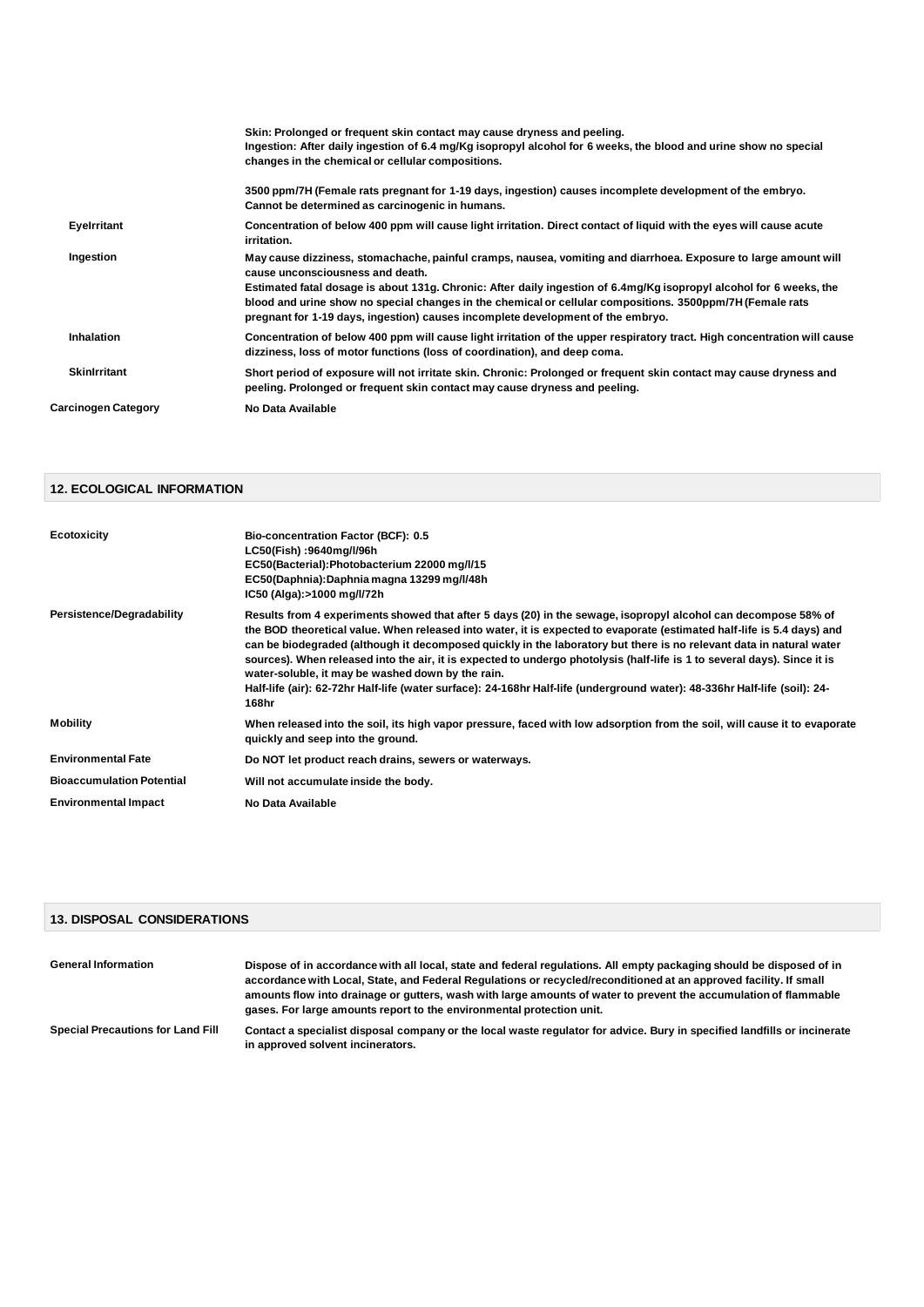# **14. TRANSPORT INFORMATION**

# **Land Transport**

| <b>Proper Shipping Name</b> | ISOPROPANOL (ISOPROPYL ALCOHOL)                          |
|-----------------------------|----------------------------------------------------------|
| <b>Class</b>                | 3 Flammable Liquids                                      |
| Subsidiary Risk(s)          | No Data Available                                        |
| <b>ERG</b>                  | 129 Flammable Liquids (Polar / Water-Miscible / Noxious) |
| <b>UN Number</b>            | 1219                                                     |
| <b>Hazchem</b>              | 2YE                                                      |
| <b>Pack Group</b>           | н                                                        |
| <b>Special Provision</b>    | No Data Available                                        |

#### **Sea Transport IMDG**

| <b>Proper Shipping Name</b>  | ISOPROPANOL (ISOPROPYL ALCOHOL) |
|------------------------------|---------------------------------|
| <b>Class</b>                 | 3 Flammable Liquids             |
| <b>Subsidiary Risk(s)</b>    | No Data Available               |
| <b>UN Number</b>             | 1219                            |
| Hazchem                      | 2YE                             |
| <b>Pack Group</b>            | ш                               |
| <b>Special Provision</b>     | No Data Available               |
| <b>EMS</b>                   | FE,SD                           |
| <b>Marine Pollutant</b>      | No                              |
| <b>Air Transport</b><br>IATA |                                 |
|                              |                                 |

| <b>Proper Shipping Name</b> | ISOPROPANOL (ISOPROPYL ALCOHOL) |
|-----------------------------|---------------------------------|
| Class                       | 3 Flammable Liquids             |
| Subsidiary Risk(s)          | No Data Available               |
| <b>UN Number</b>            | 1219                            |
| Hazchem                     | 2YE                             |
| <b>Pack Group</b>           | Ш                               |
| <b>Special Provision</b>    | No Data Available               |
|                             |                                 |

# **15. OTHER INFORMATION**

**Revision 1 Key/Legend < Less Than > Greater Than atm Atmosphere CAS Chemical Abstracts Service (Registry Number) cm Square Centimetres CO2 Carbon Dioxide COD Chemical Oxygen Demand Degrees Celcius Degrees Farenheit g Grams g/cm Grams per Cubic Centimetre g/l Grams per Litre HSNO Hazardous Substance and New Organism IDLH Immediately Dangerous to Life and Health immiscible Liquids are insoluable in each other. inHg Inch of Mercury inH2O Inch of Water K Kelvin**